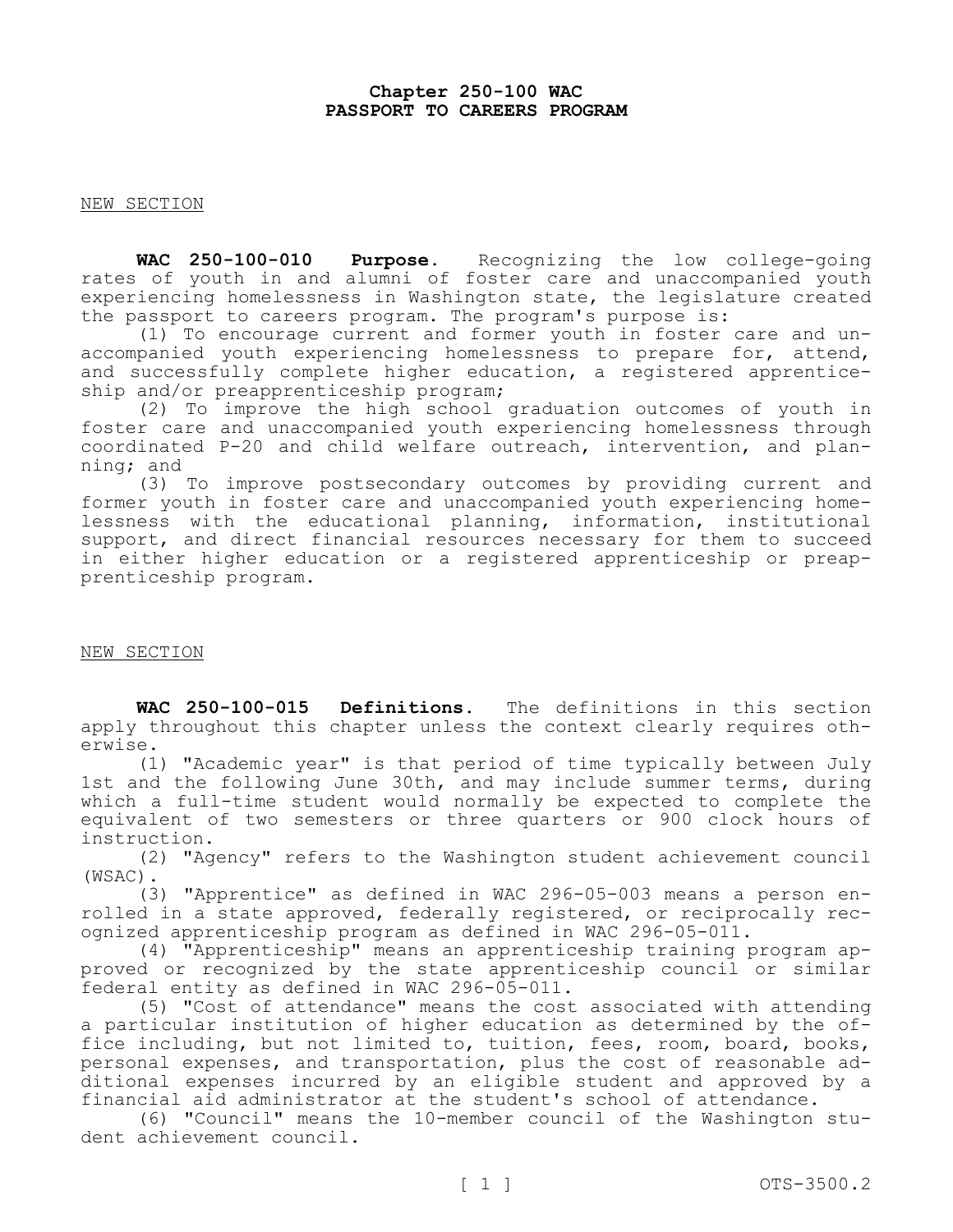(7) "Federal foster care system" means the foster care program under the federal unaccompanied refugee minor program, Title 8 U.S.C. Sec. 1522 of the Immigration and Nationality Act.

(8) "Financial need" shall be determined as defined in WAC 250-21-010(4) in accordance with industry standards and provisions as recognized and modified by the office.

(9) "Homeless" or "homelessness" means without a fixed, regular, and adequate nighttime residence as set forth in the federal McKinney-Vento Homeless Assistance Act, 42 U.S.C. Sec. 11301 et seq., or as amended.

(10) "Institution of higher education" means any institution eligible for and participating in the Washington college grant program.

(11) "Occupational-specific costs" means the costs associated with entering an apprenticeship or preapprenticeship including, but not limited to, fees, tuition for classes, work clothes, rain gear, boots, occupation-specific tools, as defined by the office.

(12) "Office" means the WSAC office of student financial assistance.

(13) "Preapprenticeship" means an apprenticeship preparation program recognized by the state apprenticeship council and as defined in RCW 28C.18.162.

(14) "Program" means the passport to careers program created in chapter 28B.117 RCW.

(15) "Satisfactory academic progress" shall be defined in accordance with WAC  $250-21-010(16)$  and is the student's successful completion of a minimum number of credit or clock hours for each term in which the grant was received.

(16) "State foster care system" means out-of-home care pursuant to a dependency and includes the placement of dependents from other states who are placed in Washington pursuant to orders issued under the interstate compact on the placement of children, chapter 26.34 RCW.

(17) "Student budgets" are determined by institutions of higher education and subject to approval by the office. The student budget consists of that amount required to support an individual as a student for nine months and may take into consideration cost factors for maintaining the student's dependents. Additional adjustment may be needed for varying enrollment periods.

(18) "Tribal court" has the same meaning as defined in RCW 13.38.040.

(19) "Tribal foster care system" means an out-of-home placement under a dependency order from a tribal court.

(20) "Unaccompanied youth experiencing homelessness" means a person that meets age requirements of the passport program, is not in the physical custody of a parent or guardian, and lacks a fixed, regular, and adequate nighttime residence.

(21) "Verification" means that a student's eligibility for passport has been documented by the department of children, youth, and families (DCYF), department of social and health services (DSHS), office of superintendent of public instruction (OSPI), tribal authorities, the office and/or established through the institution's financial aid office based on appropriate documentation.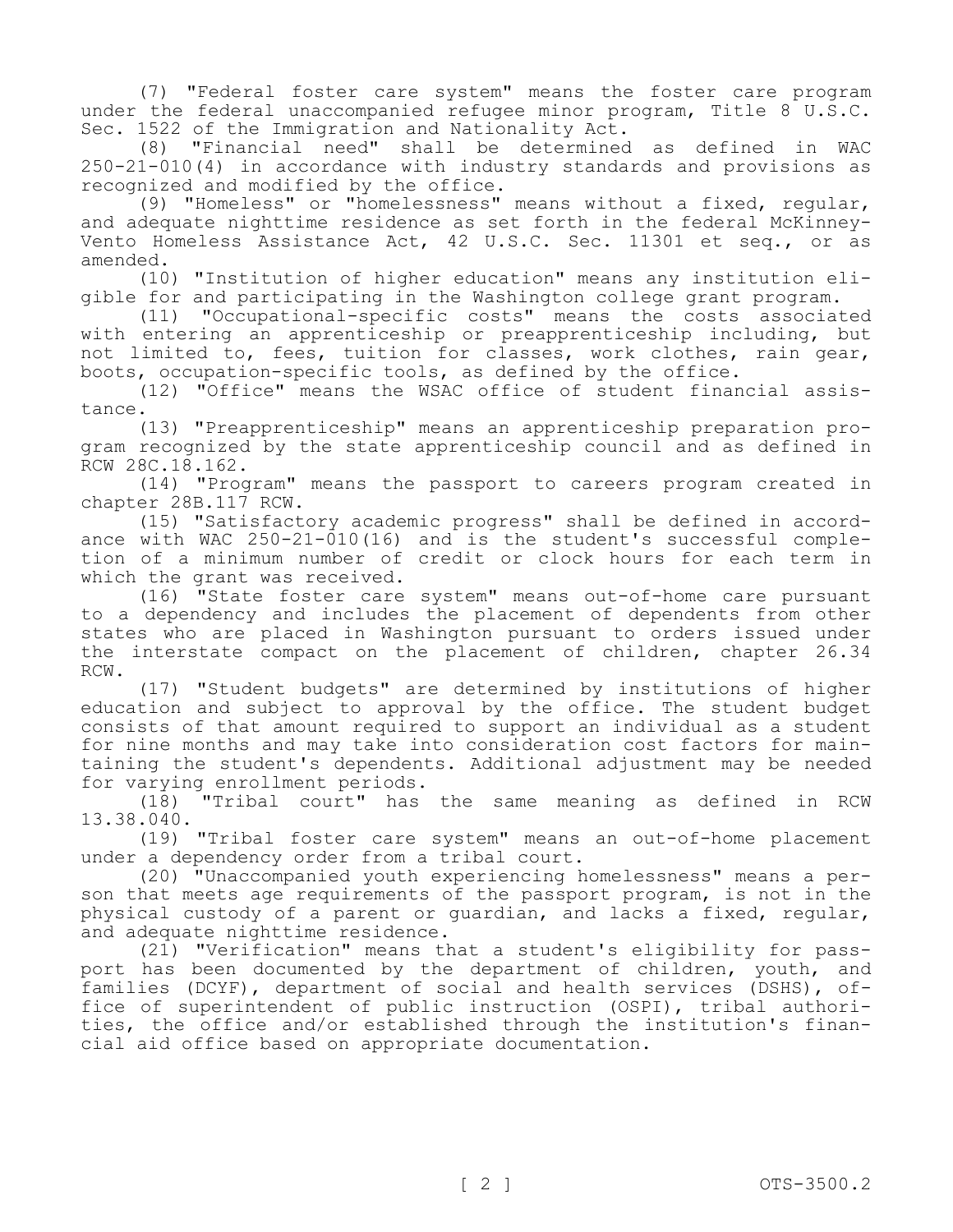**WAC 250-100-020 Institutional eligibility.** An eligible institution is one that:

(1) Meets the requirements for Washington college grant eligibility defined in RCW 28B.92.030 and WAC 250-21-021;

(2) Agrees to abide by all program rules adopted by the office;

(3) Completes an agreement to participate in state aid programs;

(4) Provides the eligible student all available need-based and merit-based grant and scholarship aid for which the student qualifies; and

(5) If participating in the incentive grant program referred to as the student support fund, completes a program addendum to the agreement to participate and has developed a viable student support plan authorized in WAC 250-100-060.

## NEW SECTION

**WAC 250-100-030 Identification of eligible foster youth.** The program requires early and accurate identification of current and former youth in foster care so they can be linked to the financial assistance and other services that will help them succeed in college. The sharing of information to identify eligible youth who experienced foster care is facilitated by chapter 28B.117 RCW.

(1) The office will seek verification from the department of children, youth, and families (DCYF), department of social and health services (DSHS), office of the superintendent of public instruction (OSPI), tribal authorities and/or as established through the institutions' financial aid offices awarding the passport funds based on appropriate documentation that applicants meet the passport student eligibility definition when:

(a) The office may enter into data share agreements with the DCYF, OSPI, DSHS and/or tribal authorities for the purpose of identifying and providing services to passport eligible students. In the event the office must initiate eligibility confirmation, the office will secure appropriate consent from the student.

(b) The student has completed the free application for federal student aid or the alternate approved application for state aid as provided by the office, giving the office and the institutions permission to verify information supplied on that application.

(2) The office will confirm the eligibility of foster youth to eligible institutions of higher education.

(3) The office will protect personally identifiable information in accordance with the Family Educational Rights and Privacy Act (34 C.F.R. Part 99) and other applicable privacy standards.

(4) The office will maintain the consent and verification information for the period of the youth's passport eligibility. Thereafter, records will be maintained according to the record retention schedule in RCW 40.14.060.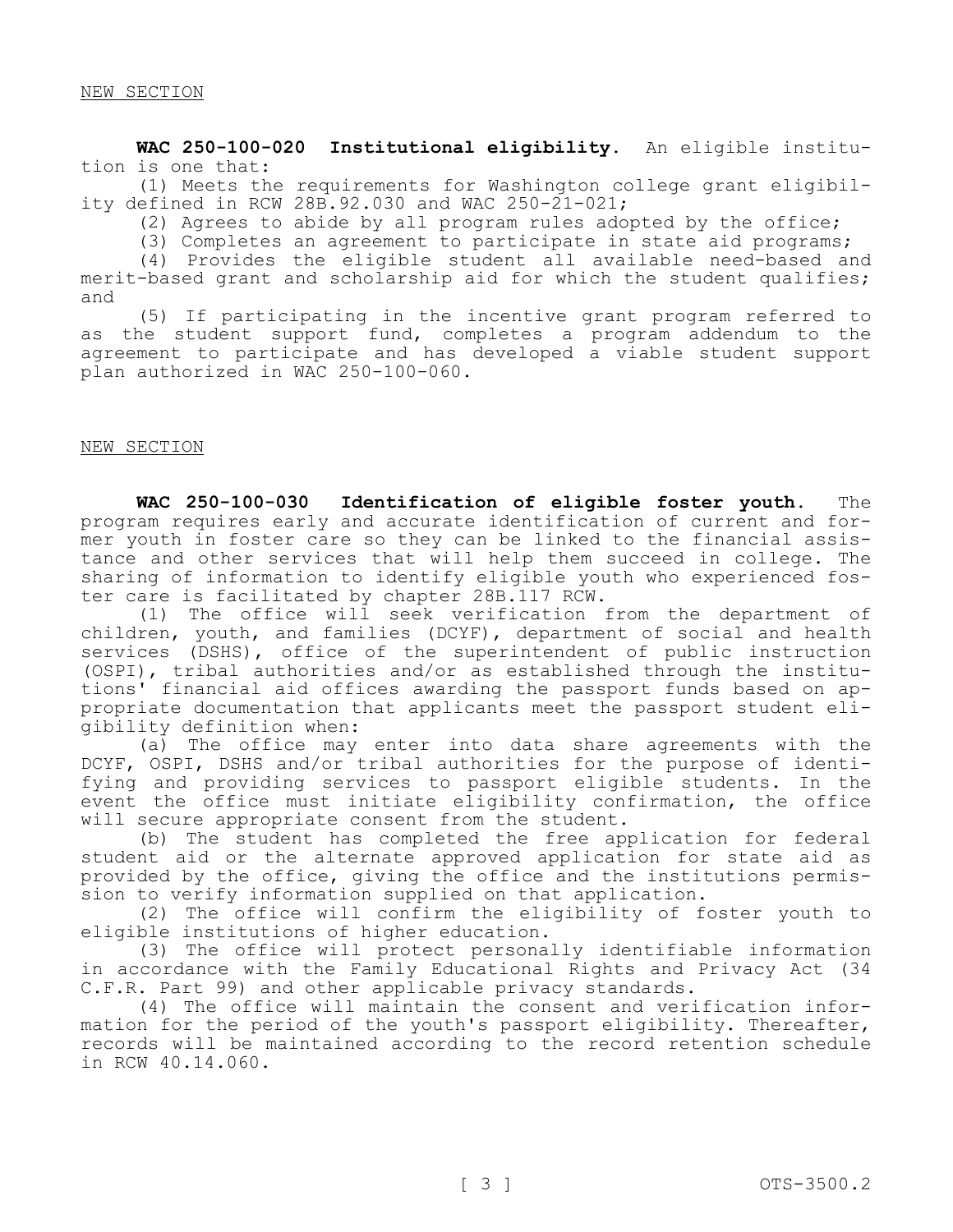**WAC 250-100-040 Student eligibility for passport scholarship.**  (1) To the extent that sufficient funds have been appropriated for this purpose, a student is eligible for the passport to college promise program, if the student:

(a) Meets one of the following:

(i) Were in the care of the state foster care system, tribal foster care system, or federal foster care system in Washington state at any time before age 21 subsequent to age 13 as of July 1, 2020; or

(ii) Beginning July 1, 2019, was verified on or after July 1st of the prior academic year as an unaccompanied youth experiencing homelessness, before age 21.

(b) Is a Washington state resident student as defined in RCW 28B.15.012(2), or if unable to establish residency because of homelessness or placement in out-of-state foster care under the interstate compact for the placement of children, has residency determined through verification by the office;

(c) Is enrolled or will enroll on at least a half-time basis with an institution of higher education or enroll in a registered apprenticeship or recognized preapprenticeship in Washington state before the age of 22;

(d) Demonstrates financial need as defined by the office and according to industry standards;

(e) Has not earned a bachelor's or professional degree;

(f) Is not pursuing a degree in theology;

(g) Is making satisfactory progress toward the completion of a degree, certificate program or registered apprenticeship or recognized preapprenticeship;

(h) Has not received a passport scholarship for more than 10 semesters, or 15 full-time quarters, or an equivalent combination of the two;

(i) May receive a passport to college promise scholarship for a combined maximum of five years of full time equivalent eligibility after the student first enrolls with an institution of higher education or until the student turns age 26, whichever occurs first. If a student turns age 26 during an academic year, and would otherwise be eligible for a scholarship, the student shall continue to be eligible for a scholarship for the remainder of the academic year; and

(j) Does not owe a refund or repayment on other state aid programs and is not in default on a state loan program.

(2) Recipients may utilize passport to college promise or passport to apprenticeship opportunities at different times, but not concurrently; and

(3) The total award an individual may receive in any combination of the programs shall not exceed the equivalent amount that would have been awarded for the individual to attend a public university for five years with the highest annual tuition and state-mandated fees in the state.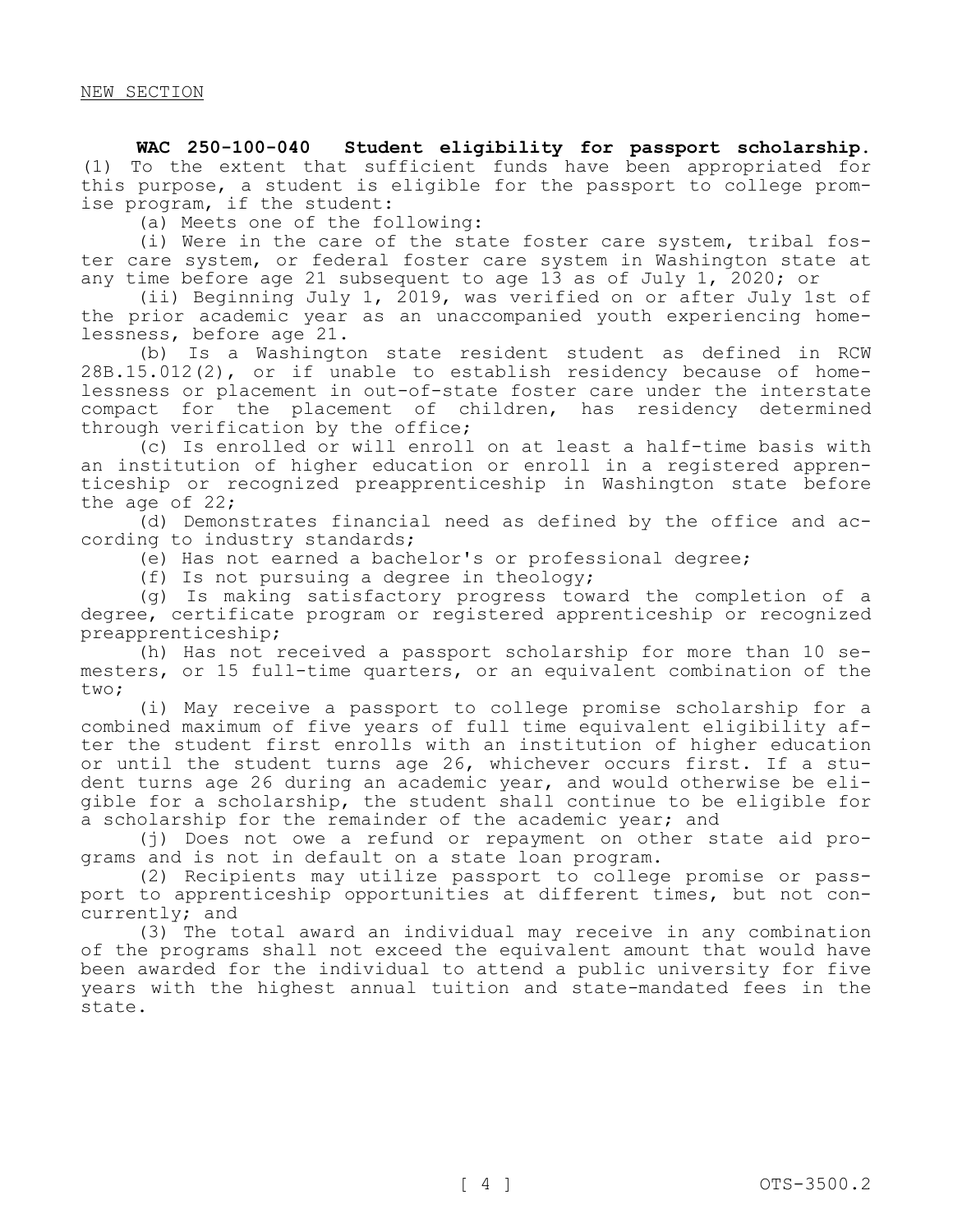**WAC 250-100-050 Determining the amount of the passport to college promise scholarship.** (1) Eligible students may receive the pass-

port scholarship.<br>(2) The sch The scholarship shall not exceed the student's financial need.

(3) The office sets the scholarship award on an annual basis not to exceed resident undergraduate tuition and fees at the highestpriced public institution of higher education in the state.

(4) In calculating need, initially based on an established cost of attendance, the institution of higher education and any contracted nongovernmental organization administering passport to careers apprenticeship is encouraged to further examine the student's costs on a case-by-case basis to identify any extenuating circumstances, so actual costs borne by the individual are recognized.

NEW SECTION

**WAC 250-100-060 Passport student support fund to provide student support services.** Passport student support funds are grant payments to institutions based on recruitment, retention, and support of passport eligible students. The payment is available only to institutions agreeing to provide specified student support services.

Institutional participation in the passport student support fund is voluntary. An otherwise eligible student can receive a passport scholarship to attend an eligible college even if the institution does not participate in the passport student support fund option.

To the extent that funds are allotted for this purpose, the amount of passport student support fund payments to institutions will be reviewed and determined annually by the office based on projected enrollments, appropriations, and other relevant factors.

Participating institutions shall meet the following criteria:

(1) Include on their applications for admission or on their registration materials a question asking whether the applicant has been in foster care in state, tribal or federal foster care in Washington state or is an unaccompanied youth experiencing homelessness under the parameters in RCW 28B.117.040 (1) and (2). All other institutions of higher education, whether participating in the student support fund or not, are strongly encouraged to include this question on their admission application.

(2) Have a viable student support plan. The scope of a viable student support plan is one that generally:

(a) Identifies those students eligible for assistance under this program;

(b) Tracks and enhances academic progress of eligible students;

(c) Addresses their unique needs for assistance during school vacation and academic interims; and

(d) Links eligible students to appropriate sources of assistance in their transition to adulthood.

At a minimum, each institution's viable plan shall:

(i) Designate campus support staff;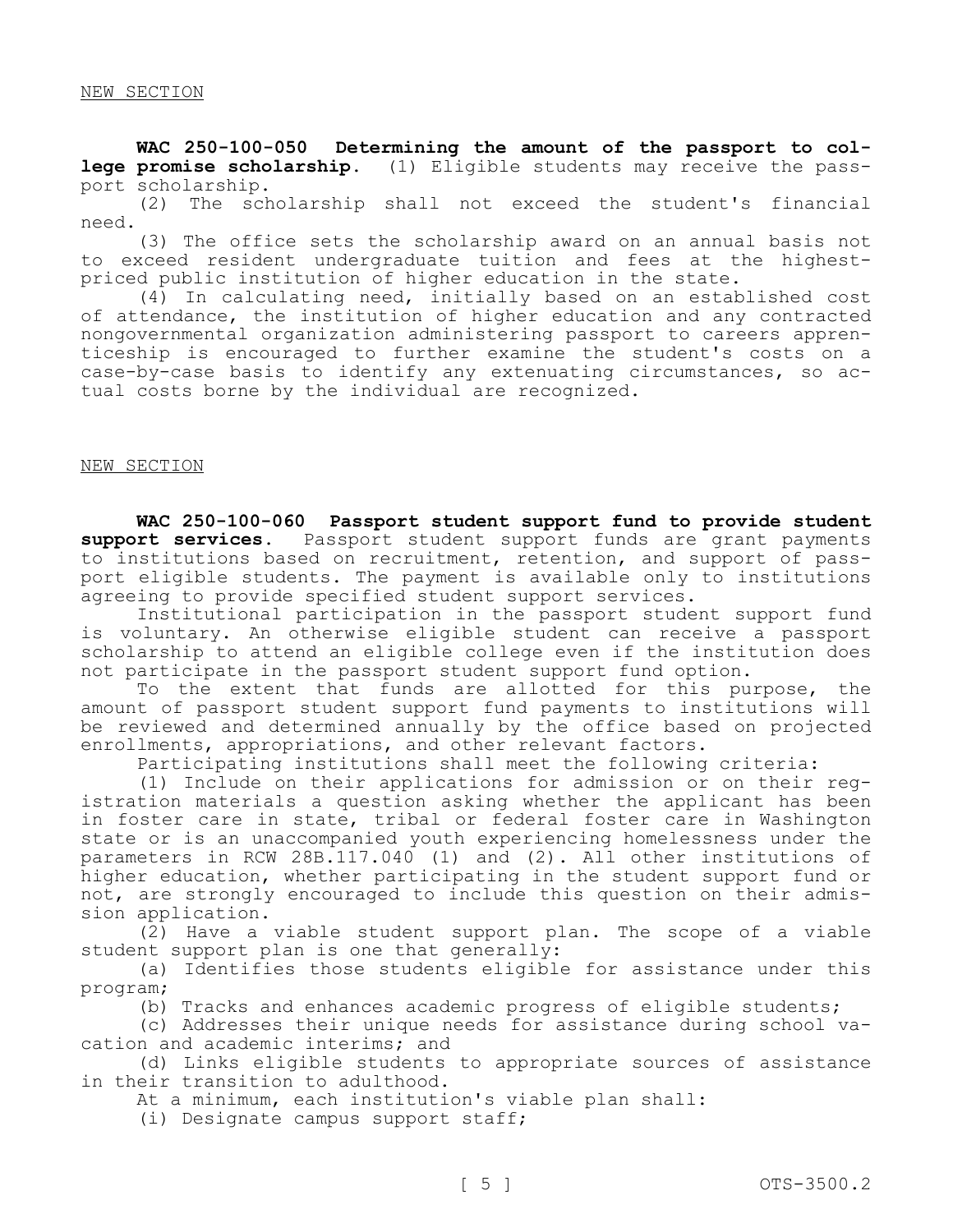(ii) Provide a comprehensive financial aid package taking into account available federal, state, institutional and private funding that, to the extent possible, meets the student's financial need;

(iii) Build a lasting institutional commitment to serve current and former foster youth and unaccompanied youth experiencing homelessness; and

(iv) As appropriate, communicate with social services and independent living providers.

(3) Institutions choosing to participate will sign an addendum. The addendum to the state student financial aid participation agreement specifies the services that are to be provided through the institution's viable plan.

## NEW SECTION

**WAC 250-100-070 Payment of passport to college promise student scholarship and student support funds.** The office will provide participating colleges with an allocation that aligns with the program purpose and intent to establish an equitable opportunity for eligible students across the state. This method will be reviewed periodically.

## NEW SECTION

**WAC 250-100-075 Passport to apprenticeship program.** The passport to apprenticeship opportunities pathway was added in 2019.

(1)(a) The office will provide financial assistance through a nongovernmental entity or entities in RCW 28B.117.055 for registered apprenticeship and recognized preapprenticeship entrance requirements and occupational-specific costs that does not exceed the individual's financial need; and

(b) Extend financial assistance to any eligible applicant for a maximum of six years after first enrolling with a registered apprenticeship or recognized preapprenticeship, or until the applicant turns 26, whichever occurs first. If a registered apprentice turns age 26 during an award year, and would otherwise be eligible for an apprenticeship award, the registered apprentice shall continue to be eligible for the award for the remainder of the award year.

(2) Recipients may utilize passport to college promise or passport to apprenticeship opportunities at different times, but not concurrently.

(3) The total award an individual may receive in any combination of the programs shall not exceed the equivalent amount that would have been awarded for the individual to attend a public university for five years with the highest annual tuition and state-mandated fees in the state.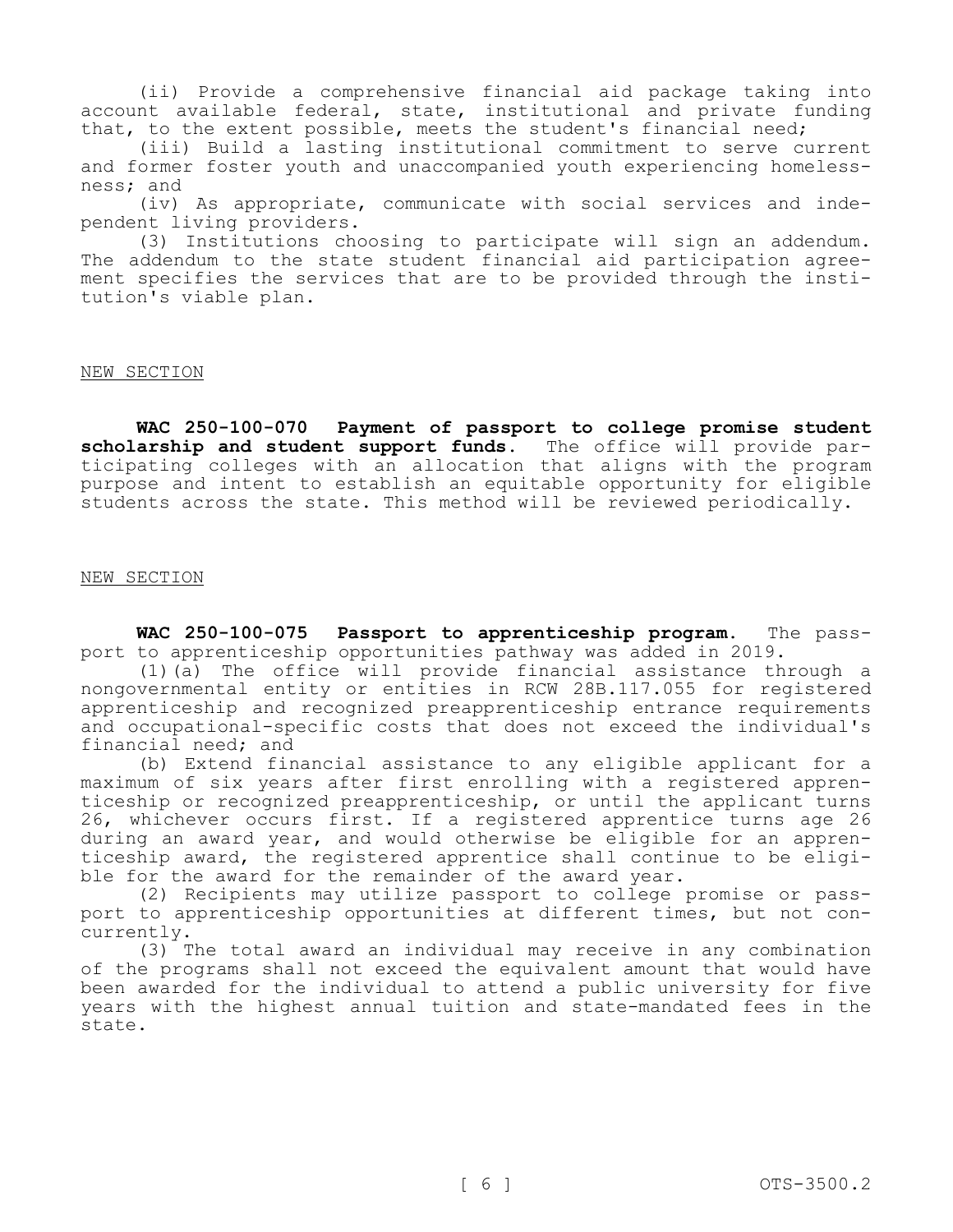**WAC 250-100-080 Institutional fund management requirements.** Institutions must adhere to all fund management requirements as outlined in WAC 250-21-051 for Washington college grant purposes. These requirements include the identification of eligible students, award calculation, student directive requirements for private institutions, frequency of reporting, detailed student reconciliation and records retention, and repayment requirements.

#### NEW SECTION

**WAC 250-100-090 Program administration and audits.** (1) The staff of the office under the direction of the executive director will manage the administrative functions relative to the passport to careers programs.

(2) The office will review institutional administrative compliance as outlined in WAC 250-21-061. Any student who has obtained passport to careers funding through means of willfully false statement or failure to reveal any material fact affecting eligibility will be subject to applicable civil or criminal penalties and repayment similar to processes and procedures outlined in WAC 250-21-051.

#### NEW SECTION

**WAC 250-100-100 Request for review and student complaints.**  Should a student question their passport to college scholarship eligibility or award, the student should direct questions and complaints to the financial aid officer at the institution they attend prior to contacting the office for assistance if necessary. Should an apprentice question their passport to careers apprenticeship eligibility, the student should direct questions and complaints to the nongovernmental entity providing the program prior to contacting the office for assistance if necessary.

#### NEW SECTION

**WAC 250-100-110 Suspension or termination of institutional or nongovernmental entity participation.** Institutions and nongovernmental entities may be suspended or terminated from participation in state financial aid programs. Refer to WAC 250-21-081 for Washington college grant for complete information.